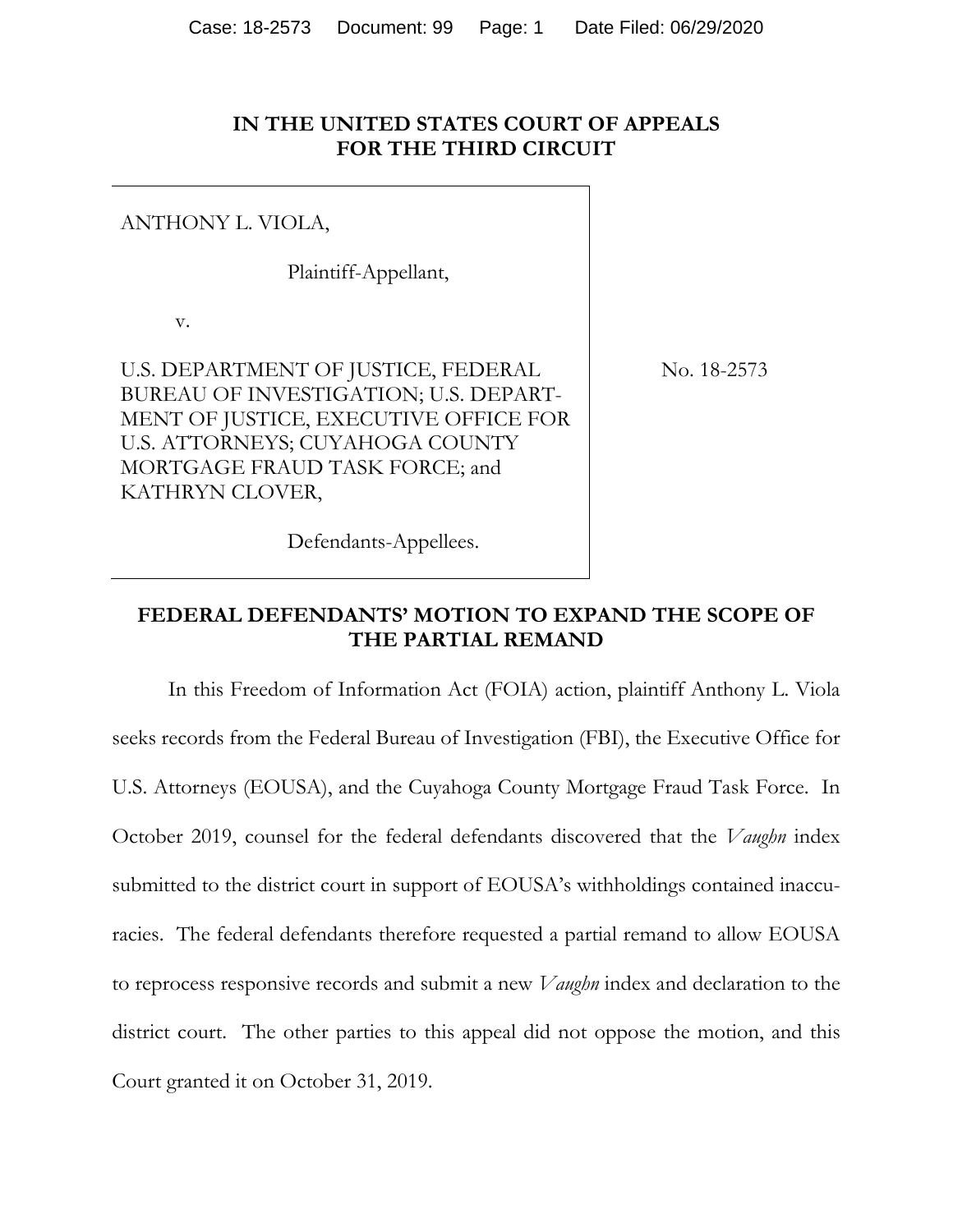When EOUSA reprocessed the responsive records on remand from this Court, it referred to the FBI a number of records for which the FBI was the custodian. When the FBI received those records, it discovered that they had not been processed during the initial phase of district court litigation. The FBI investigated why the records were not initially processed and found that, when it had initially searched for and gathered records, it had inadvertently failed to obtain all portions of the responsive records. The FBI thus determined that, in addition to the records referred from EOUSA, it must now process the previously unprocessed responsive records within its own investigative files. The FBI intends to process the additional records expeditiously and then to provide the district court with a supplemental declaration and *Vaughn* index.

Because the federal defendants' motion for a partial remand asked for a remand only as to EOUSA, not the FBI—and because this Court granted the motion without saying anything further about the scope of the remand—it appears that the district court may currently lack jurisdiction to consider a supplemental declaration and *Vaughn* index, and adjudicate any resulting disputes, as to the FBI. The federal defendants accordingly request that the partial remand be expanded to include the FBI.

The Cuyahoga County Mortgage Fraud Task Force does not oppose this request. Viola intends to file a response.

#### **CONCLUSION**

The Court should vacate the district court's judgment with respect to the FBI and remand with instructions that the FBI be permitted to produce a supplemental

- 2 -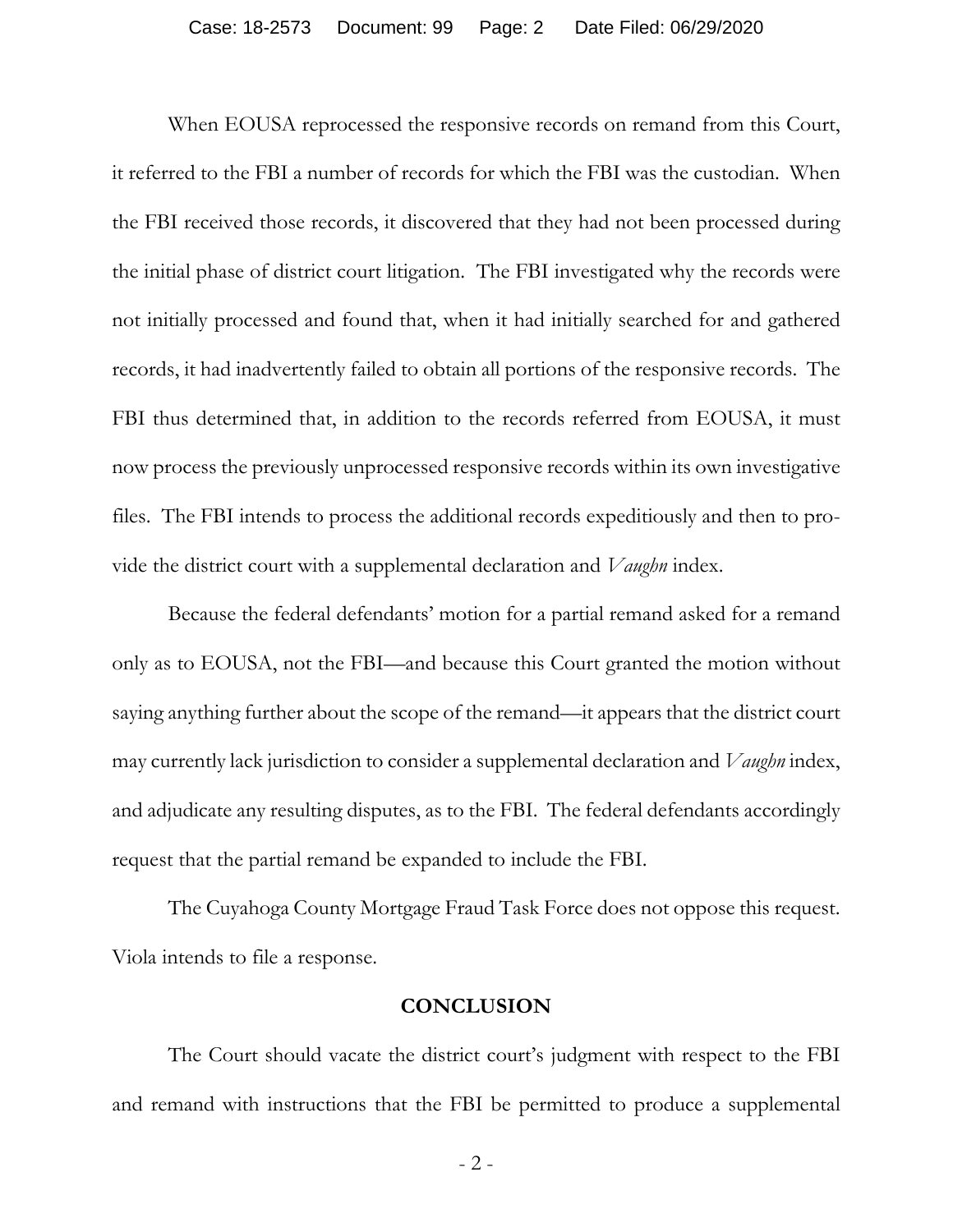declaration and *Vaughn* index after it processes additional records. This appeal should continue to be held in abeyance until the district court has completed proceedings on remand as to the FBI and EOUSA.

Respectfully submitted,

SHARON SWINGLE

/s/ *Daniel Winik*

DANIEL WINIK D.C. Bar No. 1015470 *Attorneys, Appellate Staff Civil Division, Room 7245 U.S. Department of Justice 950 Pennsylvania Avenue NW Washington, DC 20530*  (202) 305-8849

June 29, 2020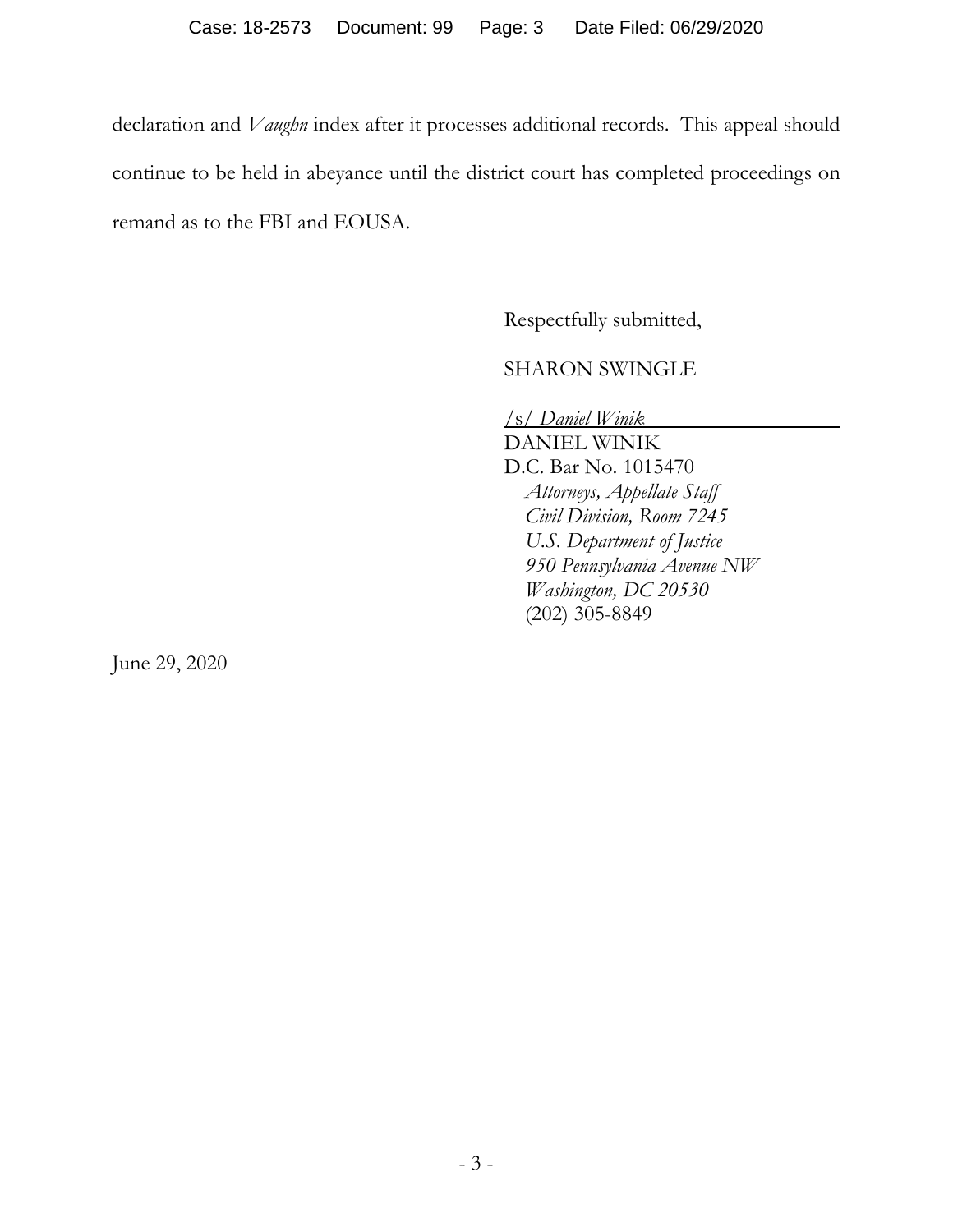# **CERTIFICATE OF COMPLIANCE**

Pursuant to Fed. R. App. P. 32(g), I hereby certify this motion complies with the requirements of Fed. R. App. P. 27(d)(1)(E) because it has been prepared in 14-point Garamond, a proportionally spaced font, and that it complies with the type-volume limitation of Fed. R. App. P. 27(d)(2)(A) because it contains 398 words, according to the count of Microsoft Word.

*/s/ Daniel Winik*

Daniel Winik